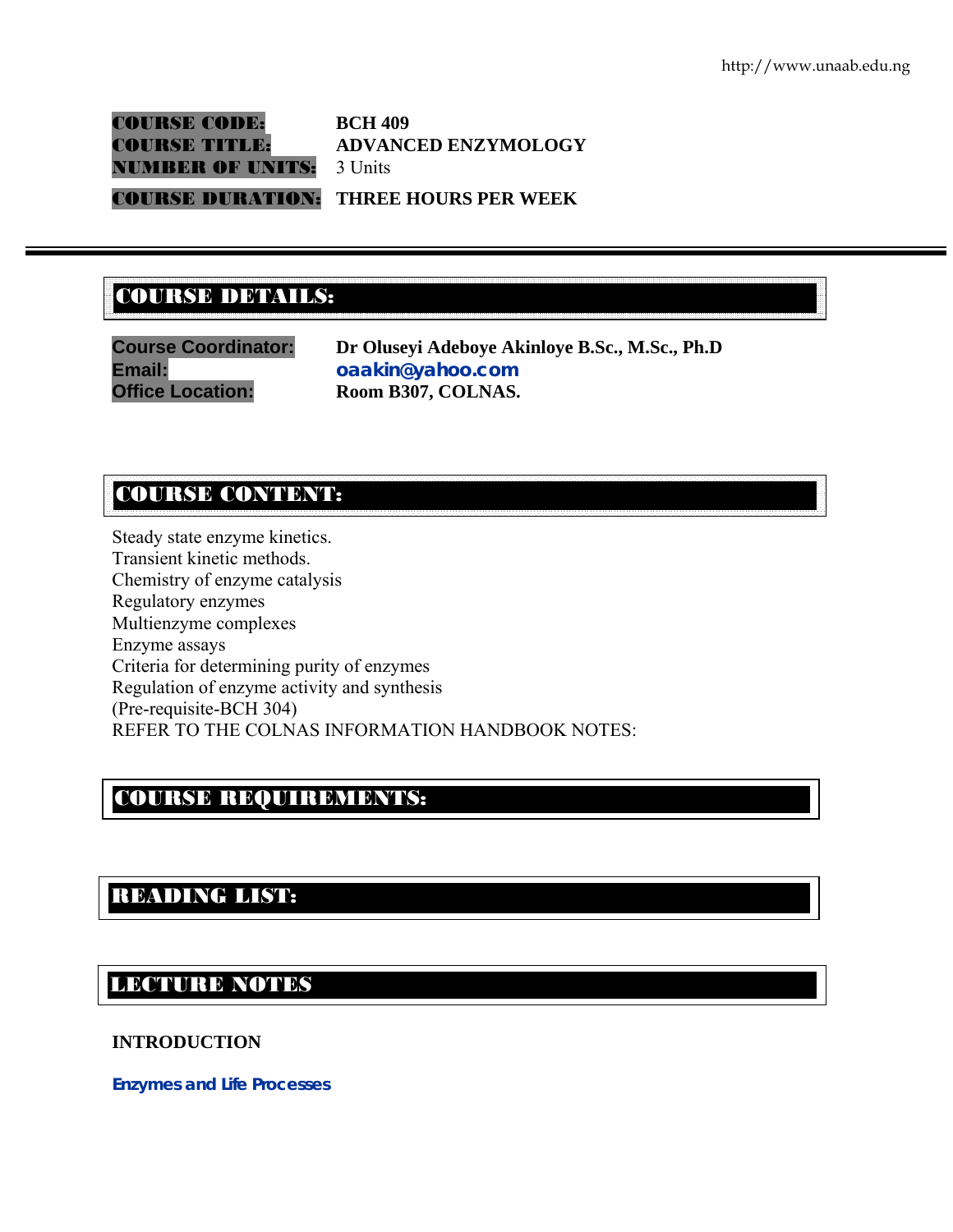The living cell is the site of tremendous biochemical activity called metabolism. This is the process of chemical and physical change which goes on continually in the living organism. Build-up of new tissue, replacement of old tissue, conversion of food to energy, disposal of waste materials, reproduction - all the activities that we characterize as "life."

This building up and tearing down takes place in the face of an apparent paradox. The greatest majority of these biochemical reactions do not take place spontaneously. The phenomenon of catalysis makes possible biochemical reactions necessary for all life processes. Catalysis is defined as the acceleration of a chemical reaction by some substance which itself undergoes no permanent chemical change. The catalysts of biochemical reactions are enzymes and are responsible for bringing about almost all of the chemical reactions in living organisms. Without enzymes, these reactions take place at a rate far too slow for the pace of metabolism.

The oxidation of a fatty acid to carbon dioxide and water is not a gentle process in a test tube - extremes of pH, high temperatures and corrosive chemicals are required. Yet in the body, such a reaction takes place smoothly and rapidly within a narrow range of pH and temperature. In the laboratory, the average protein must be boiled for about 24 hours in a 20% HCl solution to achieve a complete breakdown. In the body, the breakdown takes place in four hours or less under conditions of mild physiological temperature and pH.

It is through attempts at understanding more about enzyme catalysts - what they are, what they do, and how they do it - that many advances in medicine and the life sciences have been brought about.

Enzymology is the study of enzyme and enzyme catalyzed reaction . The comprehensive study of an enzyme involves investigation of:

- (1) Its molecular structure (i.e 1°, 2°, 3° and 4° structure).
- (2) Protein properties (isoelectric point, electrophoretic mobility, pH, temperature, stability and spectroscopic properties).
- (3) Enzyme property (specificity and reversibility; kinetic).
- (4) Thermodynamic (activation free energy and entropies energy).
- (5) Active site (Number, molecular nature of site and the mechanism of catalyzed involved).
- (6) Biological properties (cellular location, isoenzymic forms and metabolic relevance of the reaction promoted).

To understand these studies, the enzyme in question has to be isolated in pure form i.e free from other enzymes or contaminants, after which it can be studied *in vitro*. The studied of purified enzyme is fundamental to biochemistry because it generates data that allow biochemist to understand and explain the cellular situation *in vivo*, which could be used as drugs or biocides or in the industrial use to promote specific chemical conversion or diagnosing diseases.

## **Enzyme Kinetics: The Enzyme Substrate Complex**

A theory to explain the catalytic action of enzymes was proposed by the Swedish chemist Savante Arrhenius in 1888. He proposed that the substrate and enzyme formed some intermediate substance which is known as the enzyme substrate complex. The reaction can be represented as: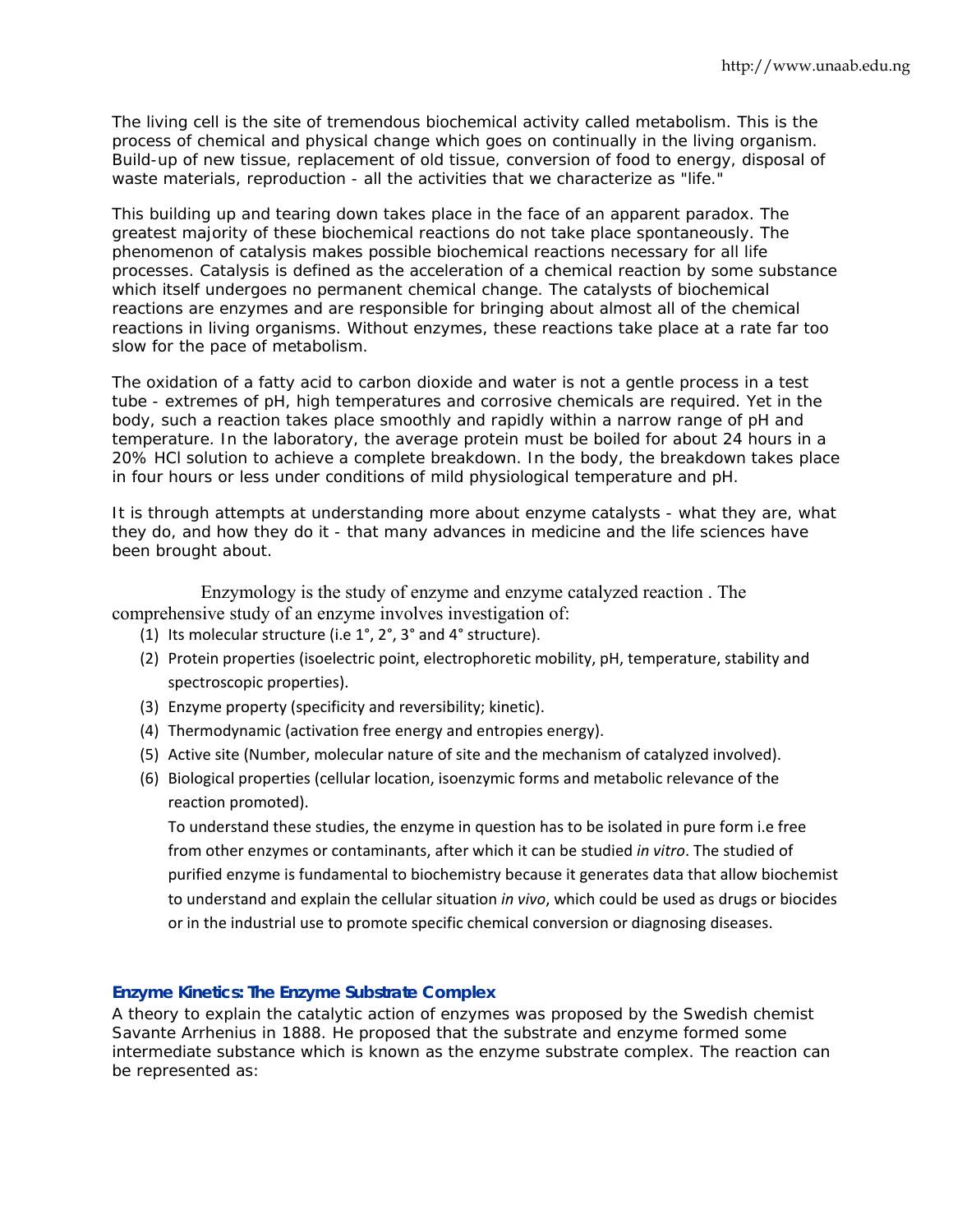

If this reaction is combined with the original reaction equation [1], the following results:



laboratory, for example, using catalase and a hydrogen peroxide derivative. At Yale University, Kurt G. Stern observed spectral shifts in catalase as the reaction it catalyzed University, Kurt G. Stern observed spectral shifts in catalase as the reaction it catalyzed<br>proceeded. This experimental evidence indicates that the enzyme first unites in some way with the substrate and then returns to its original form after the reaction is concluded.

Enzyme kinetics is a branch of enzymology that deals with the factors affecting the rate of enzyme catalyzed reactions. The most important factors involved among others:

- (1) The enzyme concentration
- (2) Ligand concentration (substrate, products, inhibitors and activators).
- (3 3) pH
- (4) Ionic strength
- (5) Temperature

When all these factors are analyzed properly, it is then possible to learn a great deal about the nature of enzyme catalyzed reaction. For instance, by varying the substrate and product concentration, it is possible to deduce the kinetic mechanism of the reaction i.e the order in which substrate adds and product gives up in the course of reaction. It is also possible to determine whether the order is obligate or random. Also, a study of the effects of varying pH and temperature on a kinetic constant can provide information concerning the identity of the ami no acid of R‐g group(s) at th he active site. w.unaab.edu.ng<br>i.<br>i.<br>ay<br>ay<br>w.unaab.edu.ng<br>diay<br>diay<br>diay<br>i.<br>i.<br>i.<br>ay, the<br>crive

A kinetic analysis can lead to a model for an enzyme catalyzed reaction and conversely, the principle of the enzyme kinetics can be used to write the velocity equation for an attractive model which can be tested experimentally.

Consider for example, the simplest enzyme catalyzed reaction involving a single substrate going to si ngle product in a process referred to a s a uni‐uni re action.

 i.e  $E + S \rightarrow P$ .................(eqn. 1)

The velocity equation for this reaction is

V = Kp[ES]...................... (eqn. 2)

Can be derived in 2 ways

(1) The simple methods which assumes in rapid equilibrium equation wherein enzyme, substrate and enzyme substrate complex (ES) breaks down to E + P

 $I.e E S \rightarrow E + P$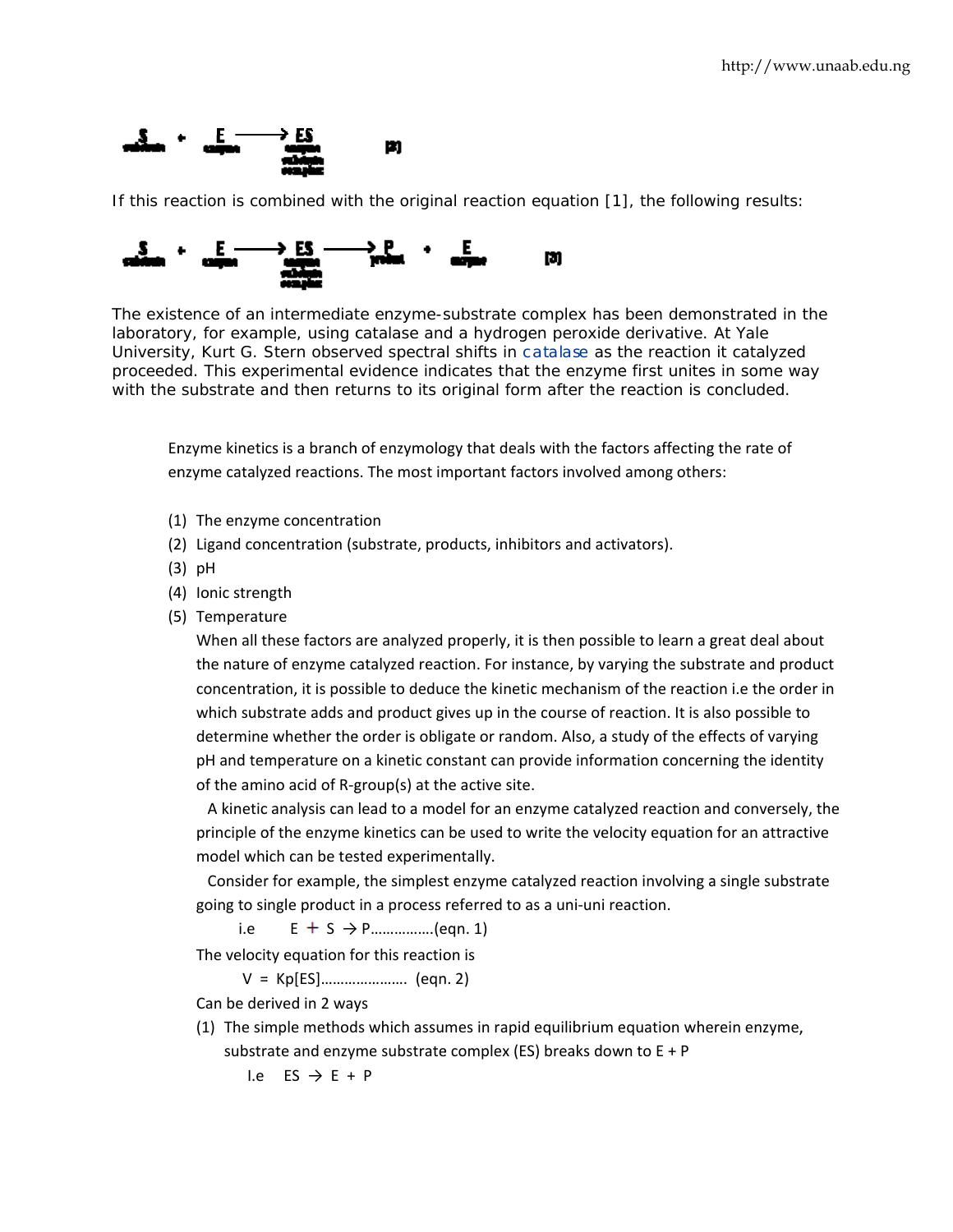constant i.e the rate The rate of decompo sition of ES is equal to Also, the rate of formation of ES is equal to At the steady state, the rate of formation of ES is equal to the rate of its decomposition, therefore, at the steady state;  $k1$  [E][S] =  $(K-1 + Kp)[ES]$ Substitute for [ES]  $[ES] = k_1[E][S]$  k -1 + Kp … ………….. (EQ3) Refer to BCH 304 for the derivation of Michaelis-Menten equation (3) This shows the mathematical relationship between initial rate and substrate concentration Note that where  $K_m = [s]$  at half maximum velocity. (2) Consider from equation 1;  $k_1$  [ES] + Kp [ES} K 1 [E] [S] i.e  $v =$ Steady state approach: At a steady state, the concentration of ES is at which ES forms is equal to the rate at which ES decomposes.  $V_{\text{max}}[S]$  $K_m^- + [s]$ 

 $K_m$  is the [S] at  $\frac{1}{2} V_{max}$ .

#### **Enzyme Kinetics: Energy Levels**

Chemists have known for almost a century that for most chemical reactions to proceed, some form of energy is needed. They have termed this quantity of energy, "the energy of activation." It is the magnitude of the activation energy which determines just how fast the reaction will proceed. It is believed that enzymes lower the activation energy for the reaction they are catalyzing. Figure 3 illustrates this concept.



The enzyme is thought to reduce the "path" of the reaction. This shortened path would require less energy for each molecule of substrate converted to product. Given a total amount of available energy, more molecules of substrate would be converted when the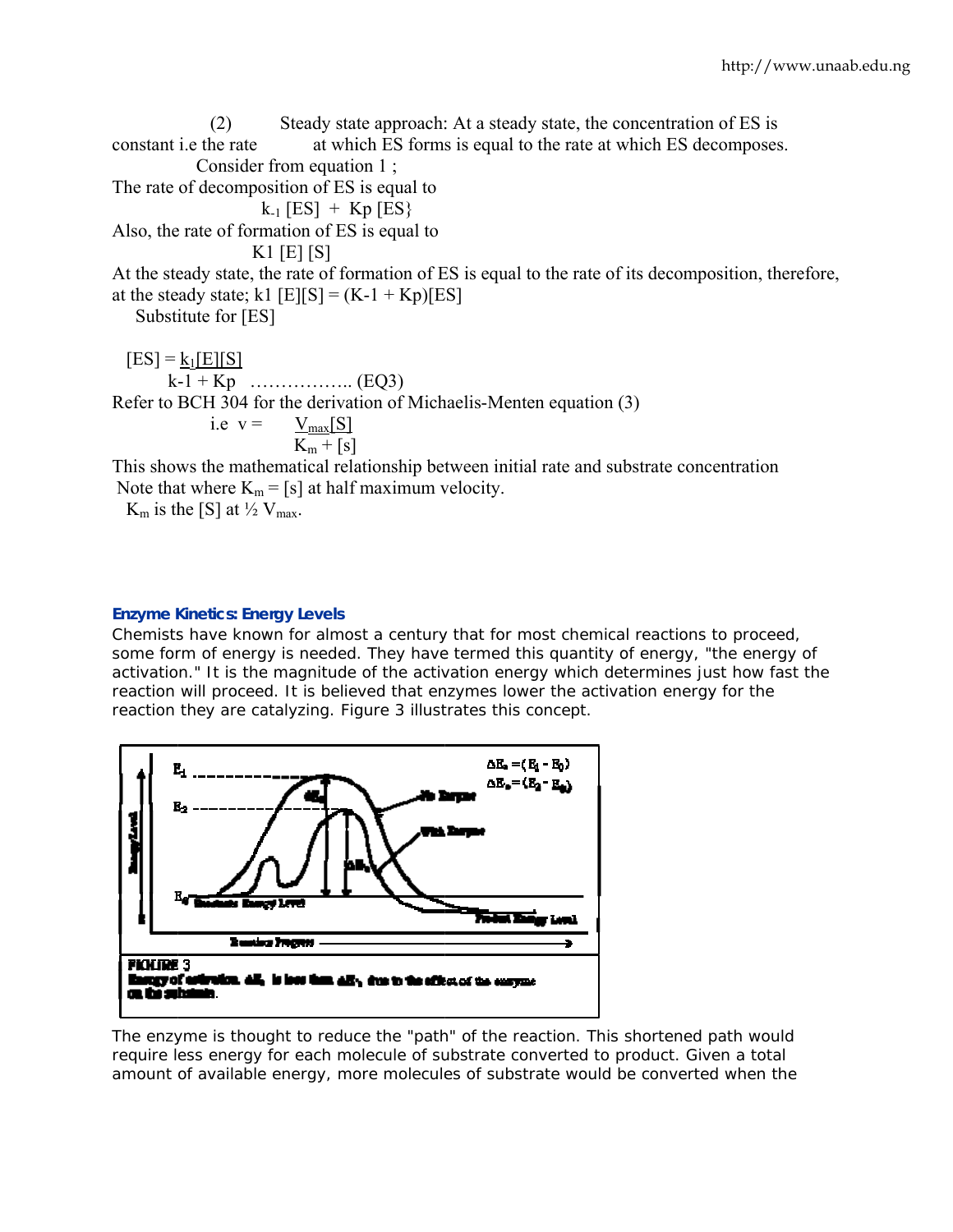enzyme is present (the shortened "path") than when it is absent. Hence, the reaction is said to go faster in a given period of time.

For most enzyme that obeys Michaelis-Menten equation / expression, the initial velocity rate varies hyperbolically with the substrate concentration and could be illustrated graphically as shown below :

However, for regularatory/ allosteric enzyme , the curve is sigmoidal in nature as shown below:

Note that one of the limitations of Michaelis-Menten equation is the difficulty in estimating  $V_{\text{max}}$ value accurately. Therefore, the best thing to do is to transform this to reciprocal plot of Line-Weaver Burk plot i.e

$$
V = V_{max}[S]
$$
  
\nTaking the reciprocal of both side of the equation, we have  
\n
$$
1/v = K_m + [S]
$$
\n
$$
V_{max}[S]
$$
\n
$$
1/v = K_m + [S]
$$
\n
$$
1/v = K_m + [S]
$$
\n
$$
V_{max}[S]
$$
\n
$$
1/v = K_m 1 + 1
$$
\n
$$
V_{max}[S]
$$
\n
$$
V_{max}[S]
$$
\n
$$
V_{max}[S]
$$

Alternative plots known as Hanes equation could be derived from Lineweaver Burk equation:

$$
1/v = \underline{K}_{m} 1 + \underline{1}
$$
  
\n
$$
V_{max} [S] \tV_{max}
$$
  
\nMultiply both sides by [S]  
\n
$$
[S] = \underline{K}_{m} + [S]
$$
  
\n
$$
V \tV_{max} \tV_{max}
$$
  
\nRearrange this, we have  
\n
$$
[S] = 1 [S] \t+ \underline{K}_{m}
$$
  
\n
$$
V \tV_{max} \tV_{max}
$$
  
\n
$$
V = mx + c
$$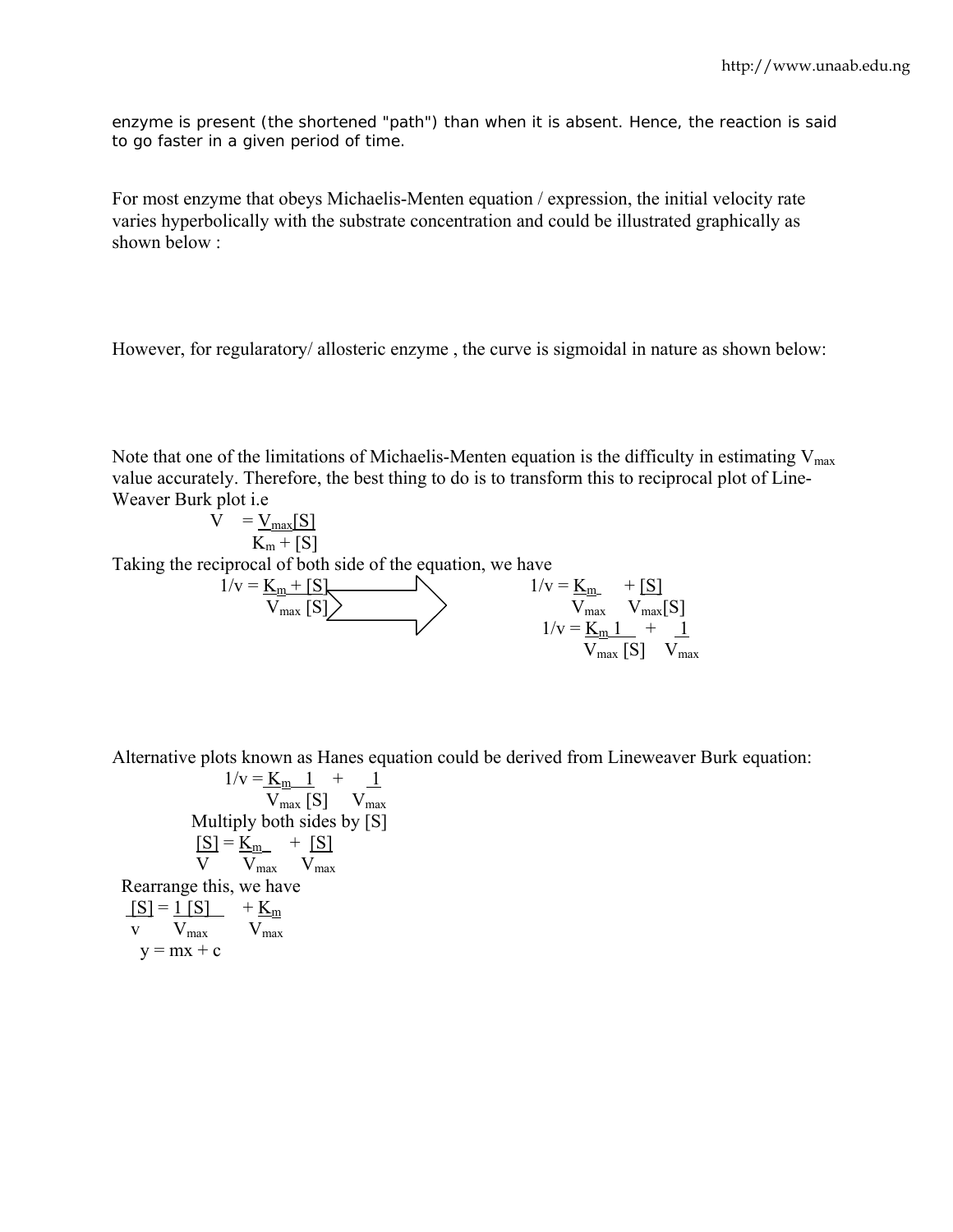We also have Eadie Hofstee plot, which could be derived by multiplying both sides of Lineweaver –Burk plot with  $vV_{max}$ 

$$
1/v_{O} = \underline{K_{m}} \underbrace{1}_{V_{max}} + \underbrace{1}_{V_{max}} - \underbrace{V_{max}}_{V_{max}} = \underline{K_{m} \vee V_{max}} + \underbrace{vV_{max}}_{V_{max}} + \underbrace{vV_{max}}_{V_{max}}}{V_{max}} = \underbrace{K_{m} \vee V_{max}}_{[S]} + \underbrace{vV_{max}}_{[S]} - \underbrace{V_{max}}_{[S]} - \underbrace{K_{m} \vee V_{max}}_{[S]} - \underbrace{K_{m} \vee V_{max}}_{[S]} - \underbrace{K_{m} \vee V_{max}}_{[S]} - \underbrace{K_{m} \vee V_{max}}_{[S]} - \underbrace{K_{m} \vee V_{max}}_{[S]} - \underbrace{K_{m} \vee V_{max}}_{[S]} - \underbrace{K_{m} \vee V_{max}}_{[S]} - \underbrace{K_{m} \vee V_{max}}_{[S]} - \underbrace{K_{m} \vee V_{max}}_{[S]} - \underbrace{K_{m} \vee V_{max}}_{[S]} - \underbrace{K_{m} \vee V_{max}}_{[S]} - \underbrace{K_{m} \vee V_{max}}_{[S]} - \underbrace{K_{m} \vee V_{max}}_{[S]} - \underbrace{K_{m} \vee V_{max}}_{[S]} - \underbrace{K_{m} \vee V_{max}}_{[S]} - \underbrace{K_{m} \vee V_{max}}_{[S]} - \underbrace{K_{m} \vee V_{max}}_{[S]} - \underbrace{K_{m} \vee V_{max}}_{[S]} - \underbrace{K_{m} \vee V_{max}}_{[S]} - \underbrace{K_{m} \vee V_{max}}_{[S]} - \underbrace{K_{m} \vee V_{max}}_{[S]} - \underbrace{K_{m} \vee V_{max}}_{[S]}
$$

## **ENZYME INHIBITION:**

There are broadly two types of inhibitors namely

- (1) Reversible inhibitor
- (2) Irreversible inhibitor

 Reversible inhibitior bind with non covalent bond while irreversible inhibitors bind with covalent bond.

Reversible inhibitors are of three types namely

- (1) Competitive inhibitor : Binds at the active site
- (2) Non competitive inhibitor : Binds at other site
- (3) Uncompetitive inhibitor : Binds to ES complex only

Kinetically, these inhibitors can be distinguished by measuring the rate of catalysis at different concentration of substrate and inhibitor is as shown below: The slope of the graph in the presence of competitive inhibitor increase by  $(1 + [I])$ 

 $K_i$  $K_i$  = inhibitor constant

## NON COMPETITIVE INHIBITOR

The Km is not affected but the V<sub>max</sub> increases in the presence of this inhibitor by a factor of (1+ [i])

 $K_i$ 

UNCOMPETITIVE INHIBITOR Different  $K_m$  and  $V_{max}$ 

## **MULTISUBSTRATE ENZYME AND KINETIC MECHANISM**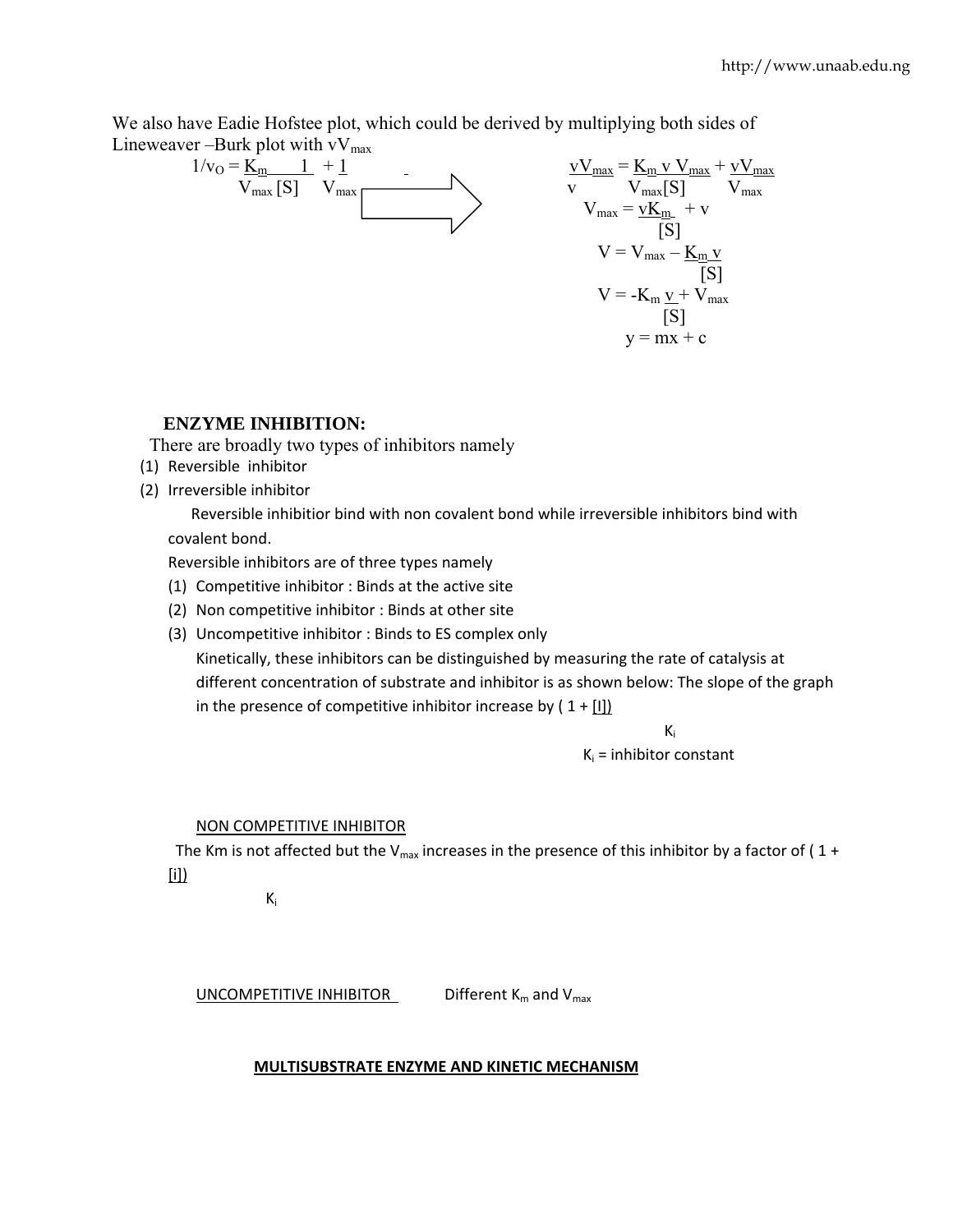In multisubstrate enzyme kinetic mechanism, the km for a particular substrate at one fixed set of co-substrate concentration may not be the real Km but instead an apparent value that changes as the co-substrate concentration varies. Similarly, the observed  $V_{max}$  at a saturating concentration of one substrate may not be the same  $V_{\text{max}}$  observed when another substrate is saturating. The true  $K_m$  for a particular substrate is the one that is observed when all other are present at saturating concentration.

Multisubstrate enzyme system may proceed by a number of kinetic mechanisms namely:

(1) **Rapid Equilibrium Random Bi Bi** : In these case, two (2) substrate A and B might add randomly to the enzyme exactly as substrate S and inhibitor I does in classical non‐ competitive inhibition system and the product P and Q might leave randomly; thus

 $E + A \rightleftharpoons EA$  + B  $EB + A \rightarrow EAB =$ 

Substrate A binds to free enzyme with a dissociation constant Ka while B binds to free enzyme with dissociation constant Kb. The binding of one substrate may alter the affinity of the enzyme for the other. Thus, A binds to EB with dissociation constant  $\alpha$ Ka, conversely the binding of EA to B gives  $\alpha$ Kb. The only different between the rapid equilibrium BiBi reacting system and non competitive inhibitor is that EAB is catalytically active while ESI is not. If the rate limiting step is the slow conversion of EAB to EPQ, we can derive the velocity equation for the forward reaction in the absence of P and q in usual manner i.e

> $V = Kp[EAB]$  and  $v = k_p[EAB]$ [E] [E]+[EA]+[EB]+[EAB]

If we express the concentration of each enzyme species in term of free E, we will obtain :

 $V = [A][B]$  $V_{\text{max}}$   $\alpha$ K K<sub>b</sub>  $1 + [A] + [B] + [A][B]$  $K_a$   $K_b$   $\alpha K_a K_b$ Where  $V_{\text{max}} = K_{p}[E]$ 

**(2) ORDERED Bi Bi REACTION:** In this case, it may be impossible for B to bind until A binds and promote a conformational changes in the enzyme such that exposes the binding site. The reaction sequence is represented thus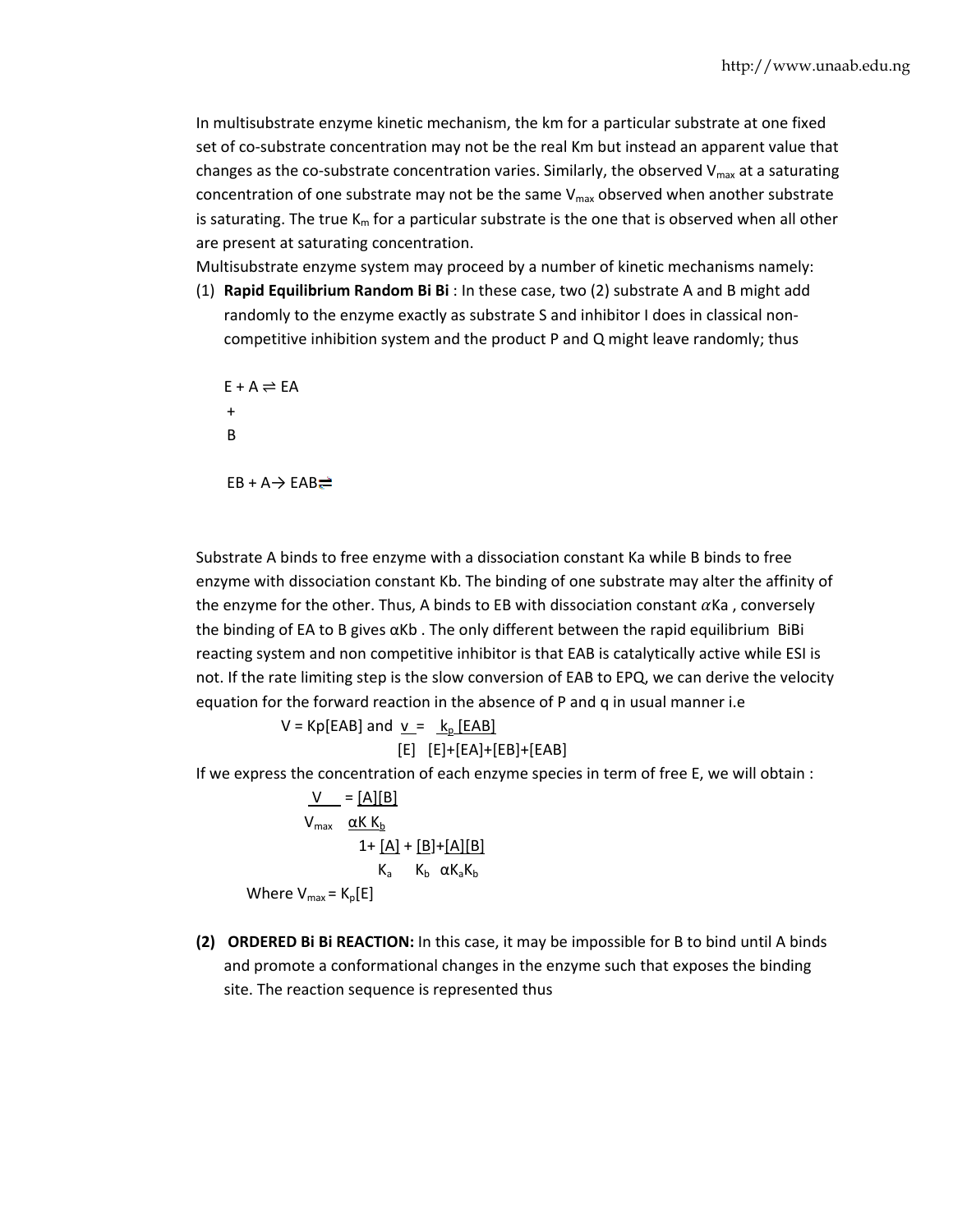If the conversion of EAB to EPQ is the rate limiting step, such that E, A, EA, EAB are at equilibrium, the velocity equation will give

(3) **PING PONG Bi Bi REACTION**: This is a mechanism of an enzymatic reaction in which two substrate and two products participate. The enzyme shuttles backward and front between its original and its modified form. According to this mechanism, after the binding of the first substrate by the enzyme, a product is released and the enzyme is converted to a modified form. The second substrate then binds to the modified form of the enzyme. This is followed by the release of the second products and regeneration of the original form of the enzyme .It is called ping‐pong because the enzyme oscillates between two stable forms and could be represented as shown below:

Where f is the modified form of the enzyme. Typical of these is the transfer of phosphate from mgATP to the enzyme, followed by decrease of mgATP before the glucose binds and pick up the phosphate.

| $A = mgATP$               | <b>B= GLUCOSE</b>             |
|---------------------------|-------------------------------|
| $EA = ENZ-mgATP$          | $FB=ENZ-PO4glucose$           |
| $FP = ENZ-POA-MGADP$      | EQ= ENZ-GLU-6-PO <sub>4</sub> |
| $P = mgADP$               | $Q = GLU - 6 - POA$           |
| E= HEXOKINASE/GLUCOKINASE |                               |

#### **CHEMISTRY OF ENZYME CATALYSIS**

The folding of macromolecules, binding of substrate to enzyme, the interactions of cells and in fact all molecular interactions in biological systems require the interplay of at least four (4) different kind of forces or interactions namely:

(1) Electrostatic bond/ interaction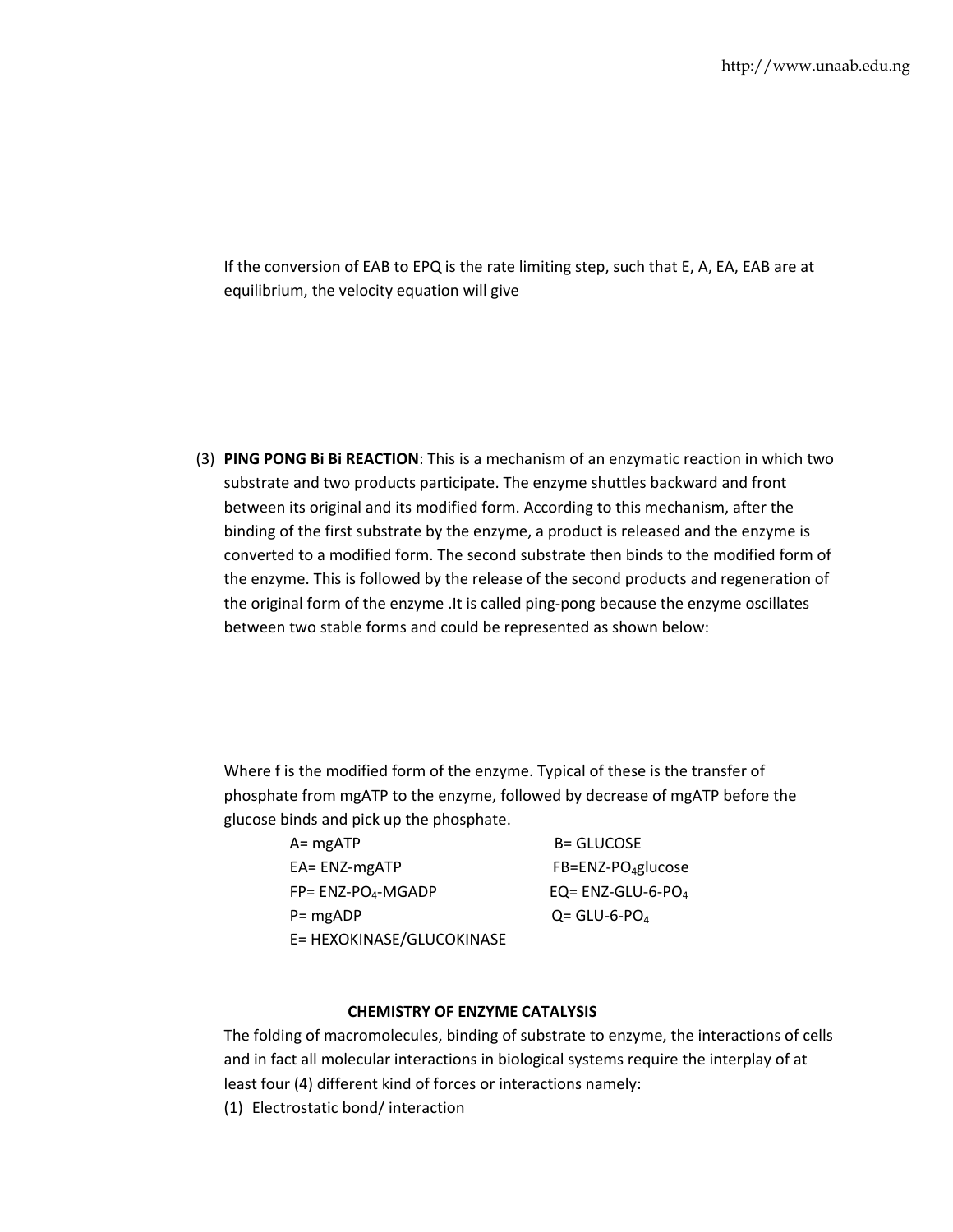- (2) Hydrogen bond
- (3) Vander Waals force
- (4) Hydrogen bonding

These four fundamental non covalent bonds differ in their geometric requirement, strength and specificity. More so, they are affected in different ways by the presence of water molecules.

**ELECTROSTATIC INTERACTION:** A charged group on a substance can interact with oppositely charged group on an enzyme and the force of such electrostatic interaction is given by coulombs law, which states that:

- $F = q_1q_2$  wherein  $q_1q_2$  are the charges of the 2 groups
	- $r^2D$   $r =$  distance between them
		- D = dielectric constant of the medium

 Note that electrostatic interaction is strongest in a vaccum (where D=1) and weakest in medium such as (where D=80).

A typical example is the binding of glycyl‐l‐tyrosine carboxypeptidase A, a proteolytic enzyme that cleaves carboxyl terminal residue. In this case, the negatively charged terminal carboxyl group of the dipeptide substrate interacts with the positively charged guanidinium group of a arginine residue.

This type of interaction is also called ionic bond, salt bridge or salt linkage or ion pair. Also, the imidazole group of histidine and positively charged group of lysine are also potential binding site for negatively substrate.

**HYDROGEN BONDING:** Many substrates are uncharged, yet they bind to enzyme with affinity and specificity. The significant interactions for this substrate and indeed for most charged substrate are H‐bonding. The atom to which hydrogen is more tightly linked is called hydrogen donor whereas the atom is the hydrogen acceptor. The acceptor has a partial negatively charge that attracts the hydrogen atom. For instance,

Meaning that the donor atom in H‐bonding in biological system could be oxygen or nitrogen atom that has a covalently attached hydrogen atom while the acceptor is either oxygen or nitrogen. The strongest bond occur in a situation whereby the donor, hydrogen and acceptor atom are co-linear. If the acceptor is at an angle to the line joining the donor atom and hydrogen atom, the bond becomes weaker with increasing angle.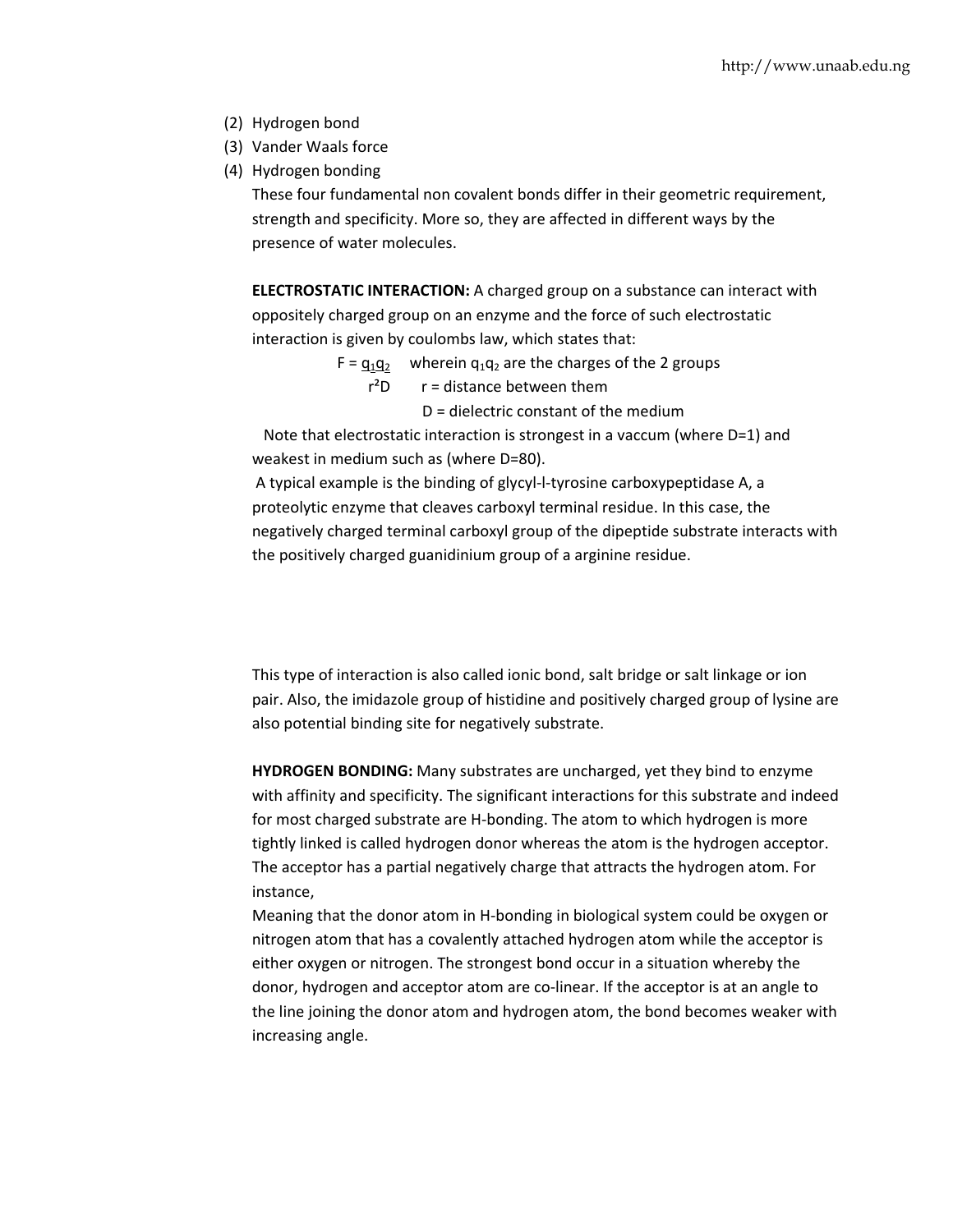The role of hydrogen bonding interaction of substrate with enzyme could be illustrated by the binding of the uridine of the substrate to pancreatic ribonuclease ( an enzyme that cleaves ribonucleic acid). Three hydrogen bonding capacity are involved

The hydrogen bond capacity of lysine, aspartate , glutamine, tyrosine, histidine, varies with pH, thus they can serve as both hydrogen bond donor or acceptor over a certain range of pH.

**VANDER WAALS INTERACTIONS**: This is weaker and less specific (but not less important in biological system) than electrostatic and hydrogen bonds. The basis of Van der Waals interaction is that the distribution of an electrostatic charge around an atom charges with time and at any instant, the charge distribution is not perfectly symmetric. Thus, thin transient asymmetric in the electronic charge will alter the electronic distribution around its neighboring atom. The attraction between a pair of atom increases as they come closer until they are separated by Vander Waals constant distance. At a shorter, distance, very strong repulsive forces become dominant because the outer electron cloud overlaps.

**HYDROPHOBIC INTERACTION:** It is another major driving force in the folding of macromolecules and it exist when substrate bind to an enzyme or when other macromolecules interact in biological system. It is more prominent when non‐polar molecule or group cluster together in an aqueous medium. The presence of water diminishes the strength of electrostatic and hydrogen bonding capacity between molecules or ionic concern. However, the binding of substrate to the active site of an enzyme tends to exclude water from it thereby strengthen the interaction between the enzyme and the substrate.

#### **MECHANISM OF ENZYME ACTION**

In this section, we would consider the mechanism of carboxypeptidase A, lysozyme, and chymotrypsin.

**CARBOXYPEPTIDASE A :** This is a proteolytic enzyme that hydrolyses the carboxyl terminal peptide bond in polypeptide hydrolysis occur most readily if the carboxyl terminal residue has an aromatic or bulky aliphatic side chain.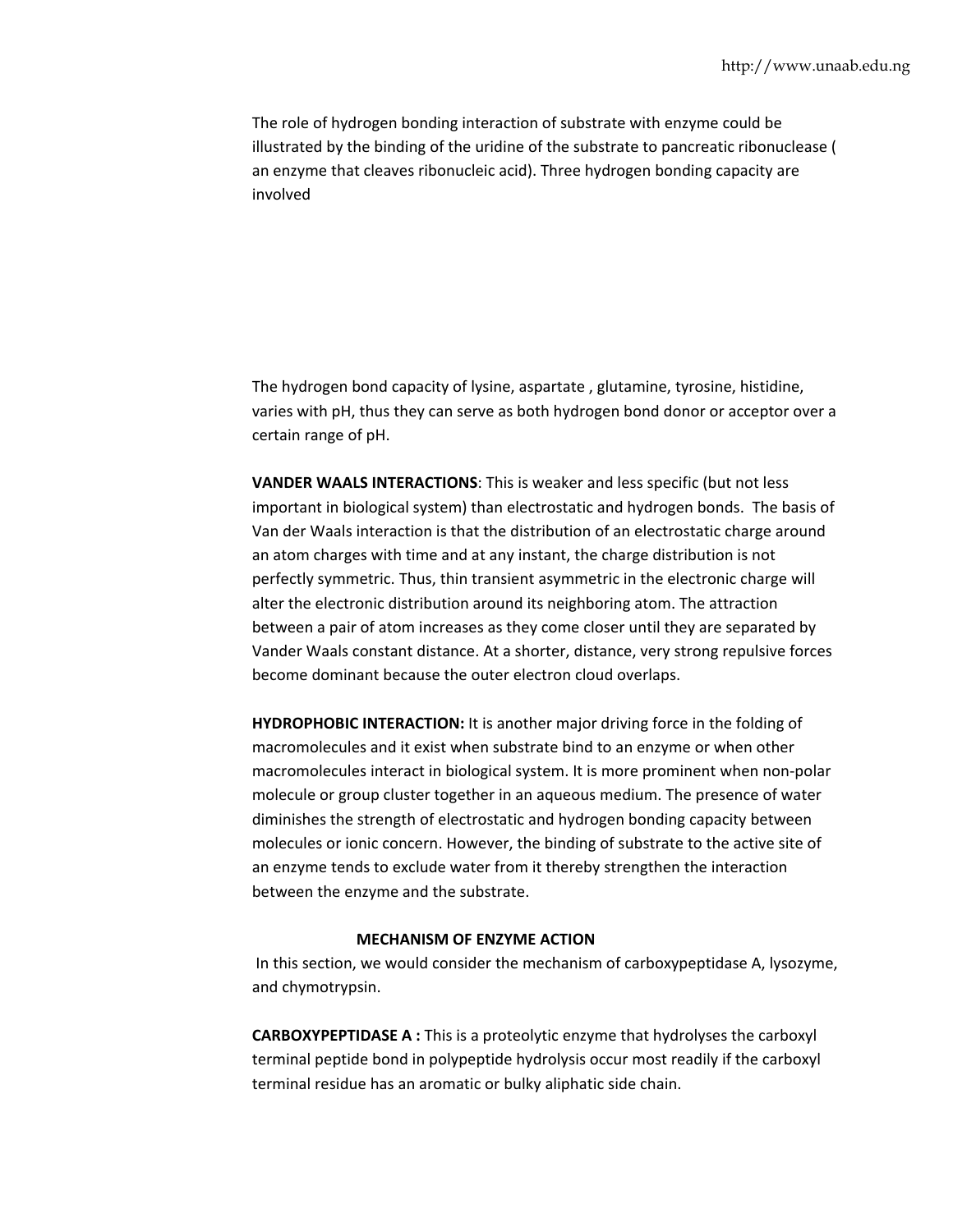Carboxypeptidase A is a single polypeptide chain of 307 amino acids residues. It has a compact shape containing region of α‐helix of about 28% and a beta‐helical portion of about 17% (beta‐pleated sheet). It has a tightly bond zinc ion which is essential for enzymatic activity. The zinc ion is located in a groove near the surface of the molecule where it is co‐ordinate to the tetrahedral side chain and a water molecule. There is always a large pocket where the zinc ion accommodated the side chain of the terminal residue of the peptide substrate. The mechanism of action of this enzyme involves 2 aspects:

- (1) Induced fit
- (2) Electronic strain

The binding of substrate e.g glycyl-tyrosine induces large structural changes at the active site of carboxylpeptidase A such that its binding to the active site could be described on the basis of 5 interactions :

- (1) The positively charged terminal carboxylase of glycyl‐tyrosyine interact electrostatically with the positively charge side chain of Arg 145.
- (2) The tyrosine side chain of the substrate tends to binds with the non polar or pocket region of the enzyme.
- (3) The NH hydrogen of the peptide bond to be cleaved id hydrogen bonded to the hydroxyl group of the aromatic side chain of tyrosine‐248.
- (4) The carboxyl‐oxygen of the peptide bond to be cleaved is co‐ordinated to the zinc ion.
- (5) The terminal amino acid of substrate is hydrogen bonded through, thus the mechanism of catalytic action of this enzyme as based on x‐ray crystallographic study is explained thus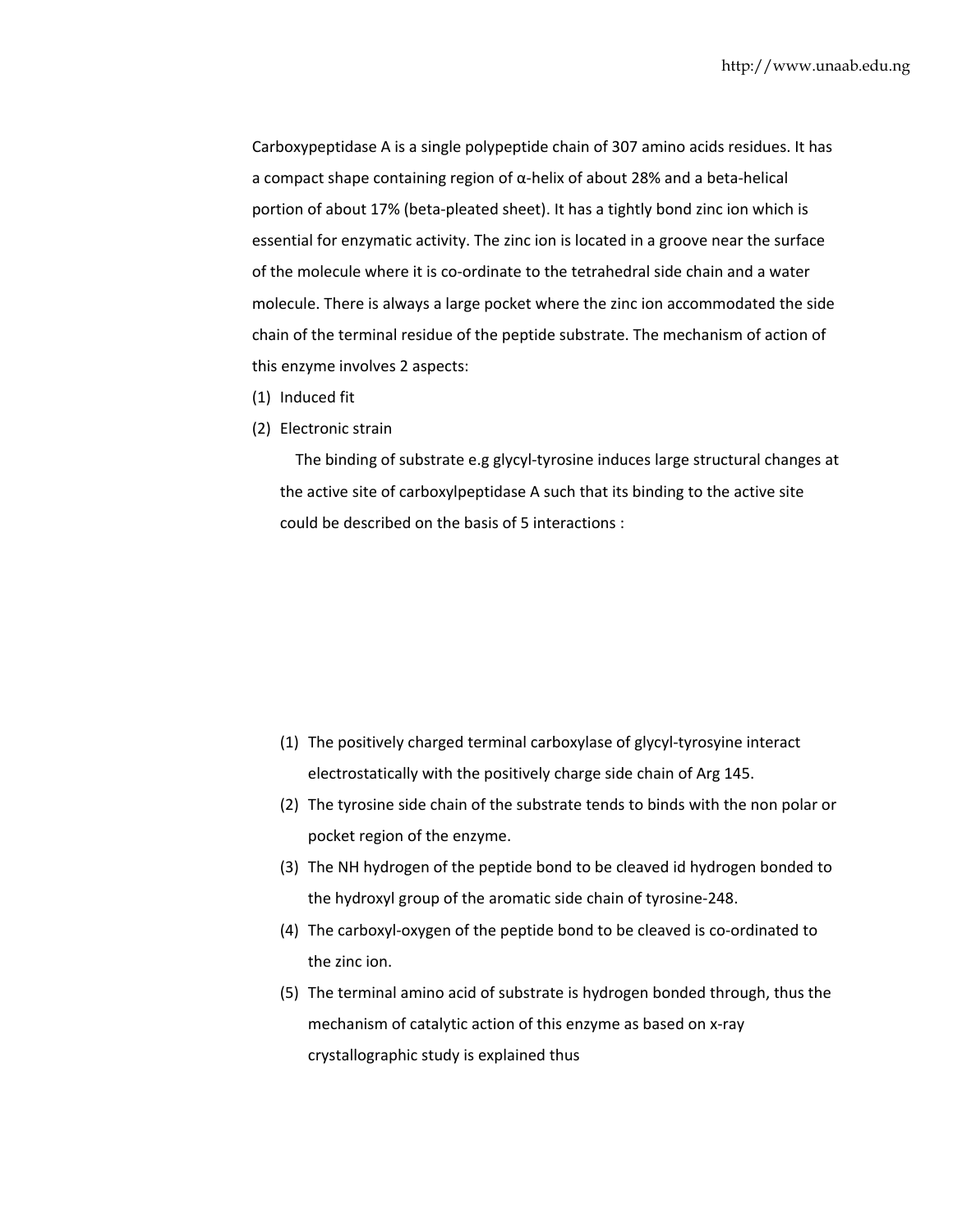In this mechanism, the OH group on tyr 248 donates a proton to the NH of the peptide bond to be cleaved, the c=o carbon atom of this peptide is attacked by the carboxylate group of glu-270. The resulting anhydride of glu-270 and the acid component of the substrate is hydrolysed in the subsequent step. The role of zinc is this catalytic scheme is to render the carbonyl atom more vulnerable to nucleophilic attack, thus, it does by pointing towards the susceptible carbonyl group, thus inducing a dipole which may be further enhanced by the nonpolar end of the zinc ion. The proximity of the negatively charge on glu-270 also contribute to the induction of a large dipole in the c=o group, thus carboxypeptidase A induces electronic strain in its substrate to accelerate catalysis.

## **MECHANISM OF ACTION OF LYSOZYME**

Lysozyme is often refered to as bacteriolytic enzyme i.e an enzyme that lyse or dissolves bacteria by cleaving the polysaccharide that occur in the glycopeptides component or layer of their cell wall. It is a relatively small enzyme made up of a single polypeptide chain of 129 amino acid. It has a mass of approximately 14.6kDalton. the enzyme is cross-linked by 4 disulfide bridges which are between the cysteine residue at positions  $6&127, 30&115, 64&80,$  and  $76&94$ .

Hydrophobic interactions plays an important role in the folding of lysozyme , although the interior of the enzymeis almost entirely non polar. The hen egg white is a rich source of the lysozyme, althoughalso present in saliva and tears. It does not contain prosthetic group. Lysozyme breaks theglycosidic bond between N-acetyl glucosamineand N-acetyl muramic acid. X-ray crystallographic studies have shown that hexa-NAG & higher oligoomers are good substrate for lysozyme while tri-NAG or di-NAG are also hydrolysed. NAG-NAG-NAG-NAG-NAG-NAG

## A B C D E F

Lysozyme mechanism of action involves general acid catalysis where a proton is transferred from glu-35 which is unionized and optimally located at about 3 Armstrong from the glycosidic o ato. Promotion of formation of carbanion intermediate is stabilized by 2 factors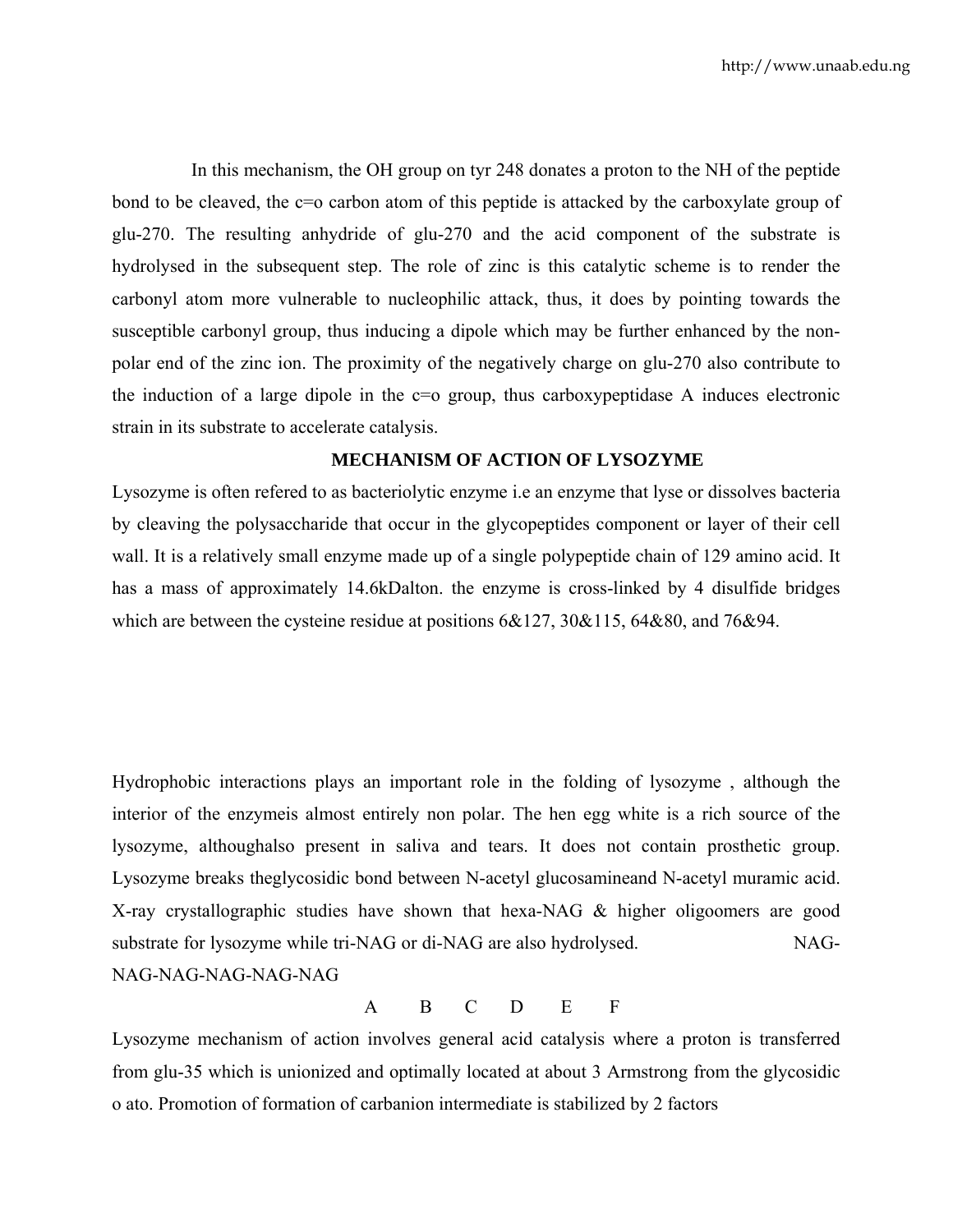- (a) Electronic strain
- (b) Geometric factor

It has been reported that hexa‐NAG fit best in to the active site cleft if sugar residue D is distorted out of its customary chair conformation in to the hair‐chair form. This distortion enhances catalysis because the half chair geometry greatly enhances/ promotes carbonion ion formation.

The essential step in its catalysis is shown below:

The carbanion intermediate then reacts with OH from the solvent, thus

 The glu-35 also becomes protonated and the enzyme is ready for another round of catalysis. N.B ASP-52 helps in stabilizing the carbonium ion.

#### **CATALYTIC MECHANISM OF CHYMOTRYPSINOGEN**

Chymotrypsinogen is a digestive enzyme that hydrolysis protein in the small intestine. It is secreted in an inactive form called chymotrypsinogen (zymogen form). It is activated by the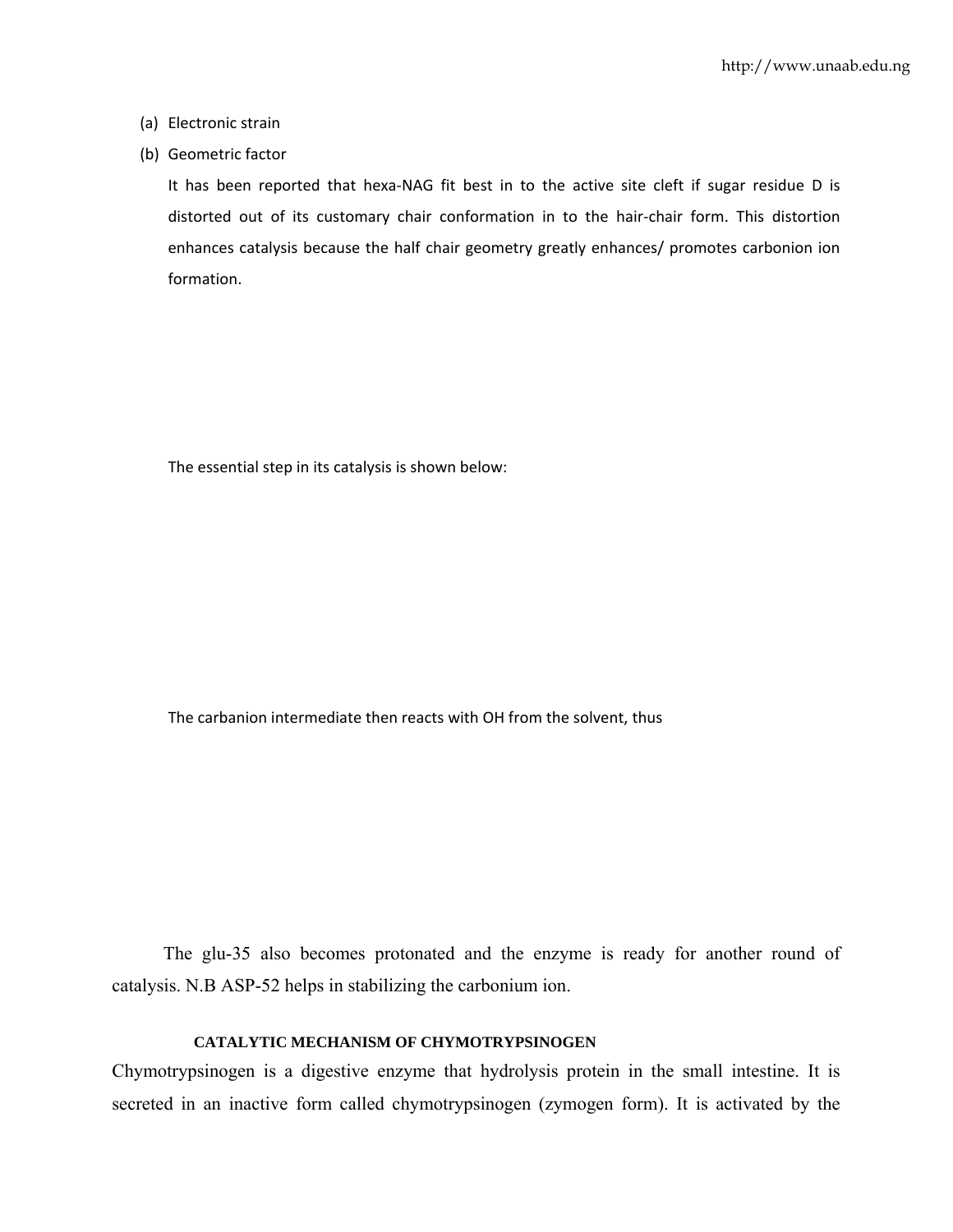action of ∏- chymotrpsinogen on it. It has 245 amino acid residues, 3 residues namely His-57, Asp-102 & Ser 195 interact greatly to enhance the catalytic power of chymotrypsin. There exists a charge relay network among the residues mentioned above. This serves as (proton shuttle)

On addition of substrate, Asp-102 & His-57 transiently bind to the product proton thus :

Further substrate hydrolysis by this enzyme involves 2 stages i.e (1) Acylation (2) deacylation

 Acylation involves the formation of a tetrahedral intermediate mediated by the transfer of a proton from serine-195 to His-57, Asp-102 partially neutralizes the charge on this ring that is developed during the transition state. The proton stored by His-Asp complex of this network is then donated to the N-atom of the susceptible peptide bond. At this stage, the amine component is hydrogen bonded to His-57 whereas the acid component of the substrate is esterifies by Ser-195. Thereby, completing the acylation stage of hydrolysis.

During deacylation, the OH ion simultaneously attacks a carbonyl carbon atom of the acyl group that is attached to Ser-195, His-57,then donate a proton to the oxygen atom of Ser-195, which result in the release of the acid component of substrate. The acid component then diffuse away and the enzyme is ready for another round of catalysis.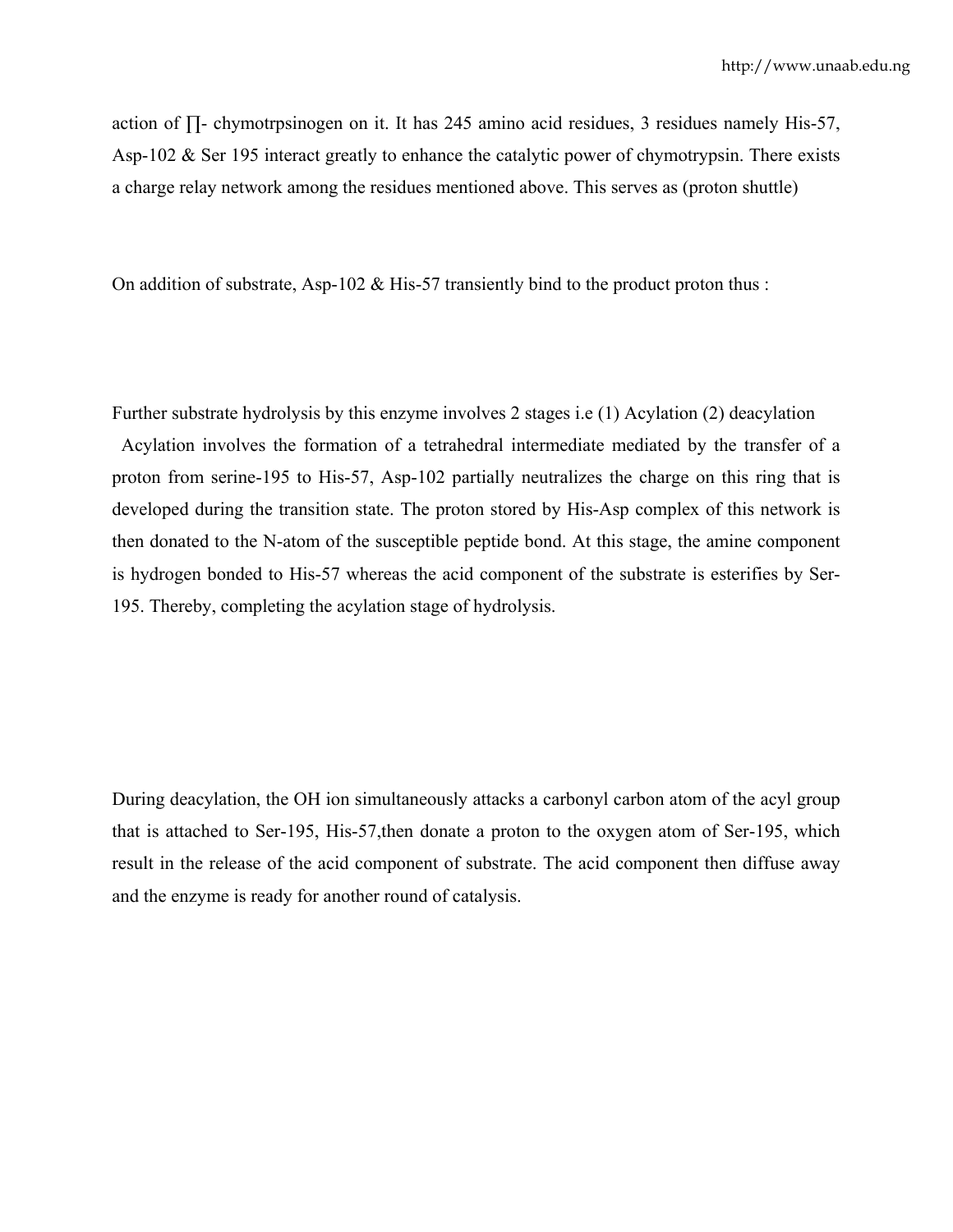### **MULTIENZYME COMPLEX/ SYSTEM**

This is the structural and functional entity that is formed by the association of several different enzymes which catalyze a sequence of closely related reactions. The aggregate may contain one or more molecules of the given enzymes. In some cases, the enzyme of a sequence of a reaction may tightly bind to form such a multi-enzyme complex. Examples include

- (1) Pyrvate dehydrogenase complex
- (2) Pyruvate carboxylase
- (3) Fatty acid synthase

Pyruvat dehydrogenase complex (P.D.C)

 This en zyme catalyze the oxidative decarboxylationof pyruvate to acetylCoA. It is an organized assembly of 3 types of enzyme. The reaction catalyzed is summarized thus,

Pyruvate + CoA  $\rightarrow$  Acetyl C<sub>o</sub>A +CO<sub>2</sub> + NADH

It has cofactors namely, C<sub>o</sub>A, NAD, thiamine PPO<sub>4</sub> and FAD.

Structural assembly of E‐coli PDC studies have these properties:

| <b>ENZYME</b>                | <b>ABBREVIATION</b> | NO.             | <b>PROSTHETICGROUP</b> | <b>REACTION</b>          |
|------------------------------|---------------------|-----------------|------------------------|--------------------------|
|                              |                     | <b>OFCHAINS</b> |                        | <b>CATALYSED</b>         |
|                              |                     |                 |                        |                          |
| <b>PYRUVATE</b><br><b>DH</b> | A or E1             | 24              | <b>TPP</b>             | <b>DECARBOXYLATION</b>   |
| <b>COMPONENT</b>             |                     |                 |                        | OF PYRUVATE              |
|                              |                     |                 |                        |                          |
| <b>DIHYDROLIPOYL</b>         | B or E2             | 12              | <b>LIPOAMIDE</b>       | <b>OF</b><br>OXIDATION   |
| TRANSACETYLASE               |                     |                 |                        | <b>CARBON 2 UNITS</b>    |
|                              |                     |                 |                        |                          |
| <b>DIHYDROLIPOYL</b>         | C or E3             | 12              | <b>FAD</b>             | REGENERATION OF          |
| TRANSACETYLASE               |                     |                 |                        | THE.<br><b>OXIDIZED</b>  |
|                              |                     |                 |                        | <b>FORM</b><br><b>OF</b> |
|                              |                     |                 |                        | <b>LIPOAMIDE</b>         |
|                              |                     |                 |                        |                          |

#### **MECHANISM OF ACTION OF PYRUVATE DEHYDROGENASE COMPLEX**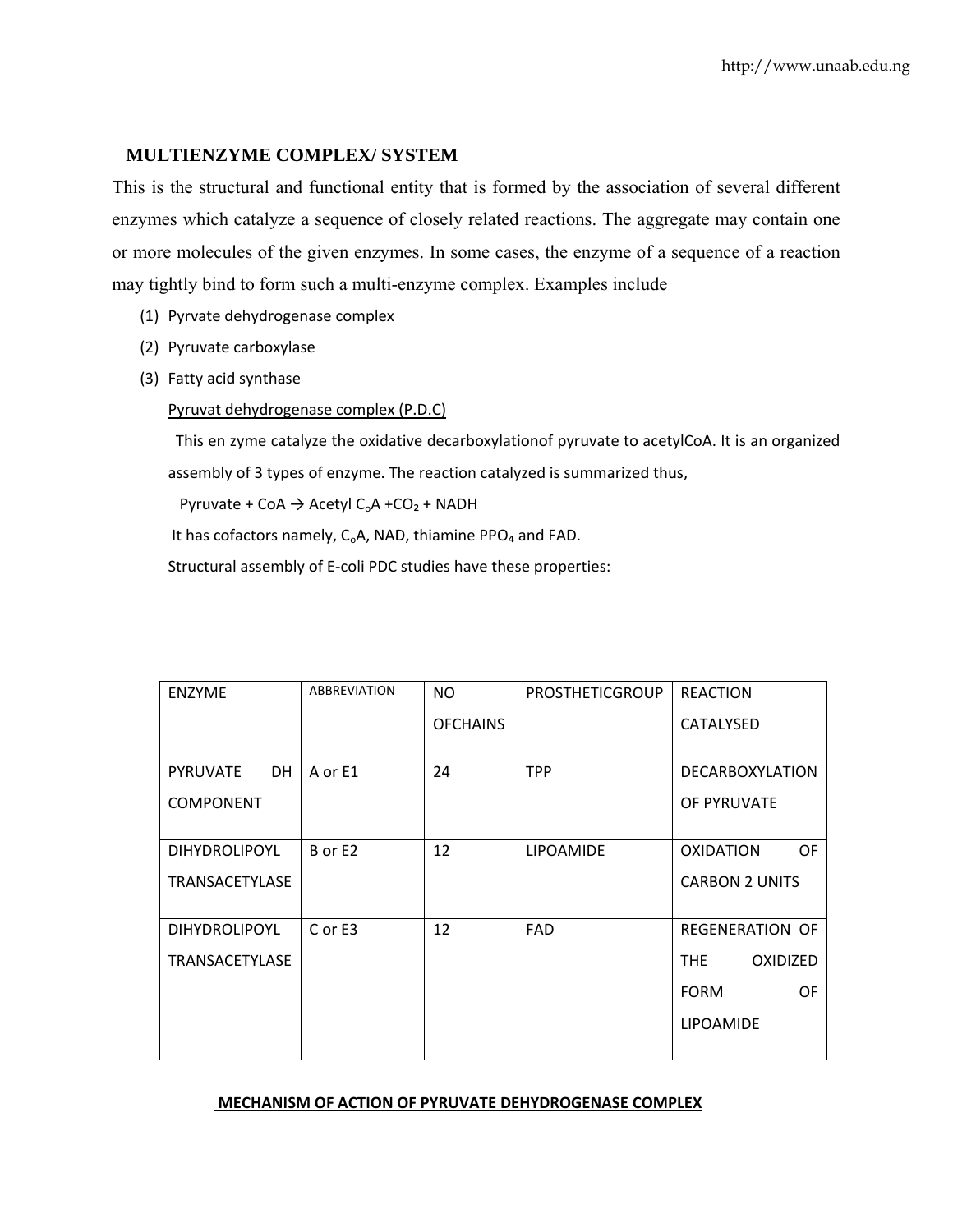There are 4 steps in the conversion of pyruvate to acetyl CoA .

- (1) Decarboxylation of pyruvate after its combination with TPP in a reaction catalyzed by E1 (pyruvate dehydrogenase complex)
- (2) The hydroxyl ethyl ether group attached to TPP is oxidized to form an acetyl group concomitantly transferred to lipoamide.
- (3) The acetyl group is transferred from acetyl lipoamide to CoA to form acetyl CoA.
- (4) The oxidized form of lipoamide is regenerated to complete the reaction. NAD is the oxidant in this reaction catalyzed by E3.

## **CONTROL OF PYRUVATE DEHYDROGENASE COMPLEX**

- **(1) CONTROL OF PRODUCT INHIBITION:** Acetyl CoA and NADH inhibit the enzyme complex and this is reversible by AMP.
- **(2) FEED BACK REGULATION BY NUCLEOTIDES:** The enzyme is inhibited by GTP and AMP.
- **(3) REGULATION BY COVALENT MODIFICATION:** The enzyme complex becomes enzymatically inactive when a specific serine residue of pyruvate dehydrogenase complex is phosphorylated by ATP.

#### **MECHANISM OF ACTION: PYRUVATE CARBOXYLASE (I.e CATALYTIC ACTIVITY).**

Pyruvate carboxylase catalyses the conversion of pyruvate to oxaloacetate. It has both catalytic and allosteric properties. It contain a prosthetic group (biotin) which serves as a carrier of activated co<sub>2</sub>, this biotin is linked to the epsilon amino group of specific lysine residue by an amide bond. The carboxylation processes occur in two (2) stages thus:

- (1) Biotin-energy + ATP + HCO<sub>3</sub>  $\rightleftharpoons$  CO<sub>2</sub>-biotin-enz + ADP + pi
- (2) Co<sub>2</sub>-biotin-enz + pyruvate  $\Rightarrow$  -biotin-enz + oxaloacetate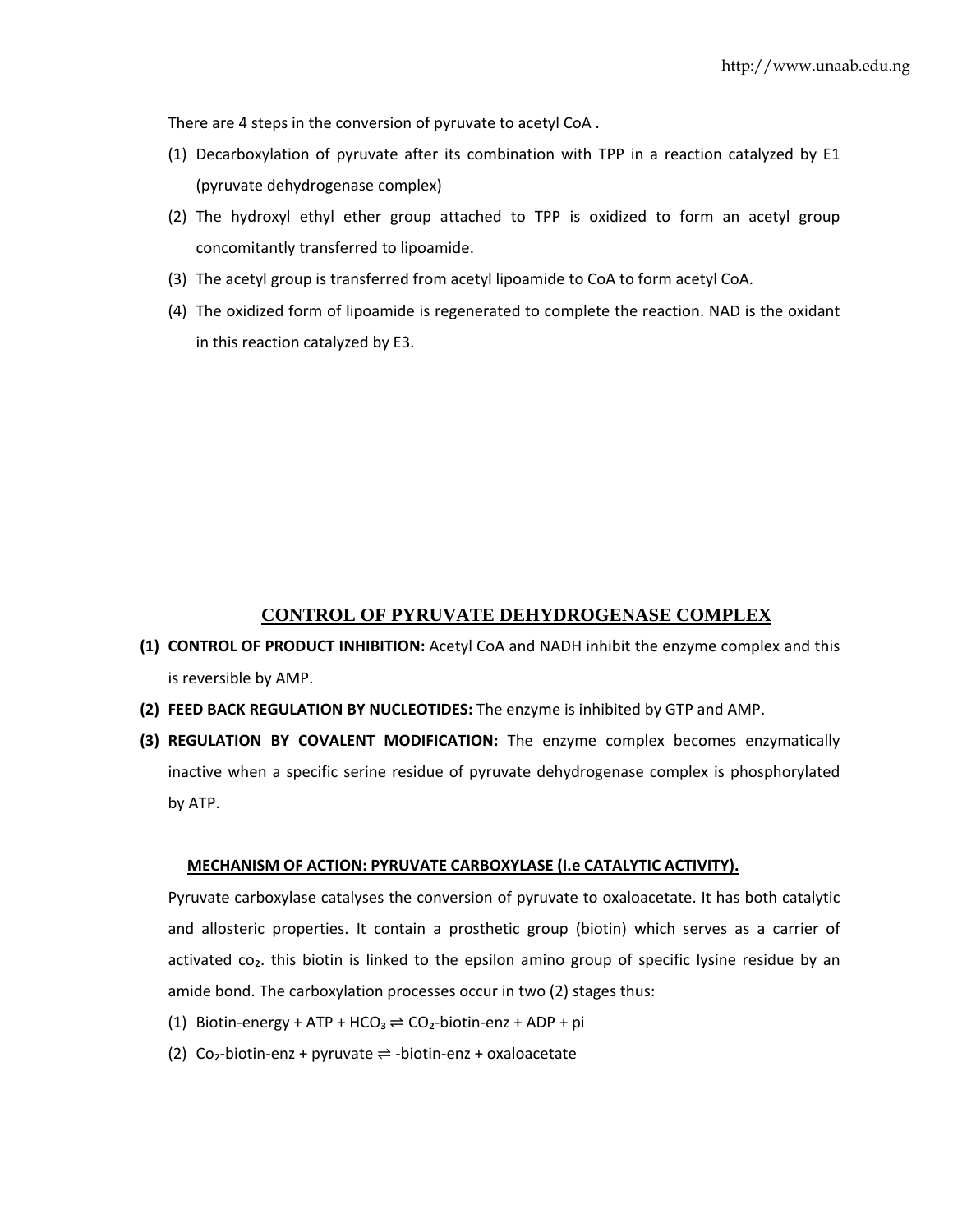The carboxyl group in the carboxy-biotin enzyme intermediate is bounded to N-1 of biotin ring. The carboxyl group Is activated thus:

Co<sub>2</sub>-biotin-enz + H  $\rightleftharpoons$  CO<sub>2</sub> + biotin-enz

The activated carboxyl group is then tranfered from the carboxyl –biotin to pyruvate to form oxaloacetate. The long flexible chain enables this prosthetic group to rotate from one active site of the enzyme (the ATP‐ biocarbonate site) to other (the pyruvate site).

#### **CONTROL OF PYRUVATE CARBOXYLASE**

The activity of pyruvate carboxylase is dependent largely on the presence of acetyl CoA because biotin will not be carboxylated unless acetyl coA ( or a closely related acyl CoA) is bound to the enzyme. A high level of acetyl CoA signals the need for more oxaloacetate. If there is surplus of ATP , oxaloacetate will be cosumed in gluconeogenesis. If there is deficiency of ATP, oxaloacetate will enter into TCA cycle upon condensing with acetyl CoA to form citrate.

#### **ENZYME ASSAY TECHNIQUES**

Assay simply means measurement of the enzymatic activity that is based on the determination of either the rate of formation of the product or the rate of utilization or disappearance of reactant or substrate under control conditions. Most assays are carried out at 30°C‐37°C. Adequate buffering capacity is always being ensured. Apparatus used must be clean.

Analytical assays may be classified as (1) continous (2) discontinuous.

In order to standardize the report on enzyme activities, the commission of enzyme of the international union of biochemistry defined a standard unit i.e International unit (I.U) of enzyme as the amount of enzyme that catalysed the formation of 1 micro mole of product per minute under defined condition. The concentration of enzyme in an impure preparation is expressed in terms of units/ml while the specificity activity is expressed as units/mg protein.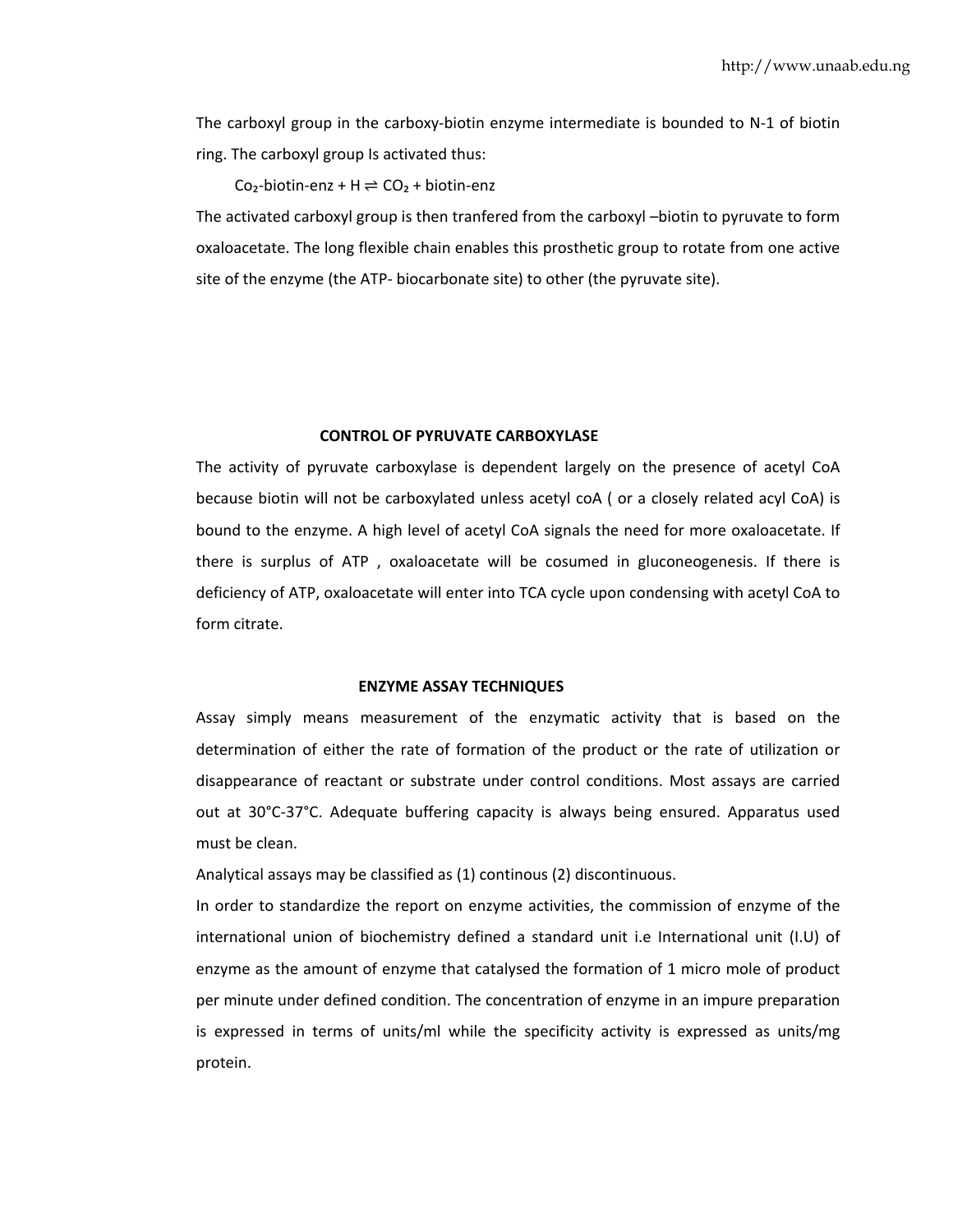In most cases, as the enzyme is being purified, its specific activity is expected to increase to maximum.

**Kcat**: is defined as the amount of enzyme that catalyze I mole of substrate per second.

**Turnover number**: is defined as the number of moles of substrate transformed per minute per second.

There exist different enzyme assay techniques, however, irrespective of the principle of the chosen method, the enzyme assay requires the use of excess substrate (zero order kinetics at least equal to  $10K_m$ ) and an appropriate control is required. This control is in all respect the same as the test assay but lacks either the enzyme or substrate. Both the test and the control must be subjected to the same experimental condition.

#### **TYPES OF ENZYME ASSAY TECHNIQUES**

- (1) VISIBLE AND UV SPECTROPHOTOMETRIC METHOD
- (2) SPECTROFLUORIMETRY
- (3) RADIOISOTOPE
- (4) IMMUNOCHEMICAL METHOD
- (5) MACRO CALORIMETRIC METHOD
- (6) MANOMETRIC METHOD
- (7) COUPLE ASSAY METHOD/TECHNIQUES

#### **ENZYME PURIFICATION**

Enzymes are purified by employing successive chemical or physical fractionation procedures**.** However, it should be noted that there is no fast and hard rule in respect of the protocol to be controlled. It is usually by a trial and error study based on a pilot study.

The utmost idea of each step is to get rid of the contaminants as possible and retain much desired enzyme. The efficiency of each step is given by

- (1) The yield or recovery (i.e percentage of the total enzyme activity originally present that is retained.
- (2) The purification factor (the factor by which the specific activity of the preparation has increased).

 The preparation of the cell free extract may be prepared by several means depending on the nature of the starting material (tissue, or cell, or organism) and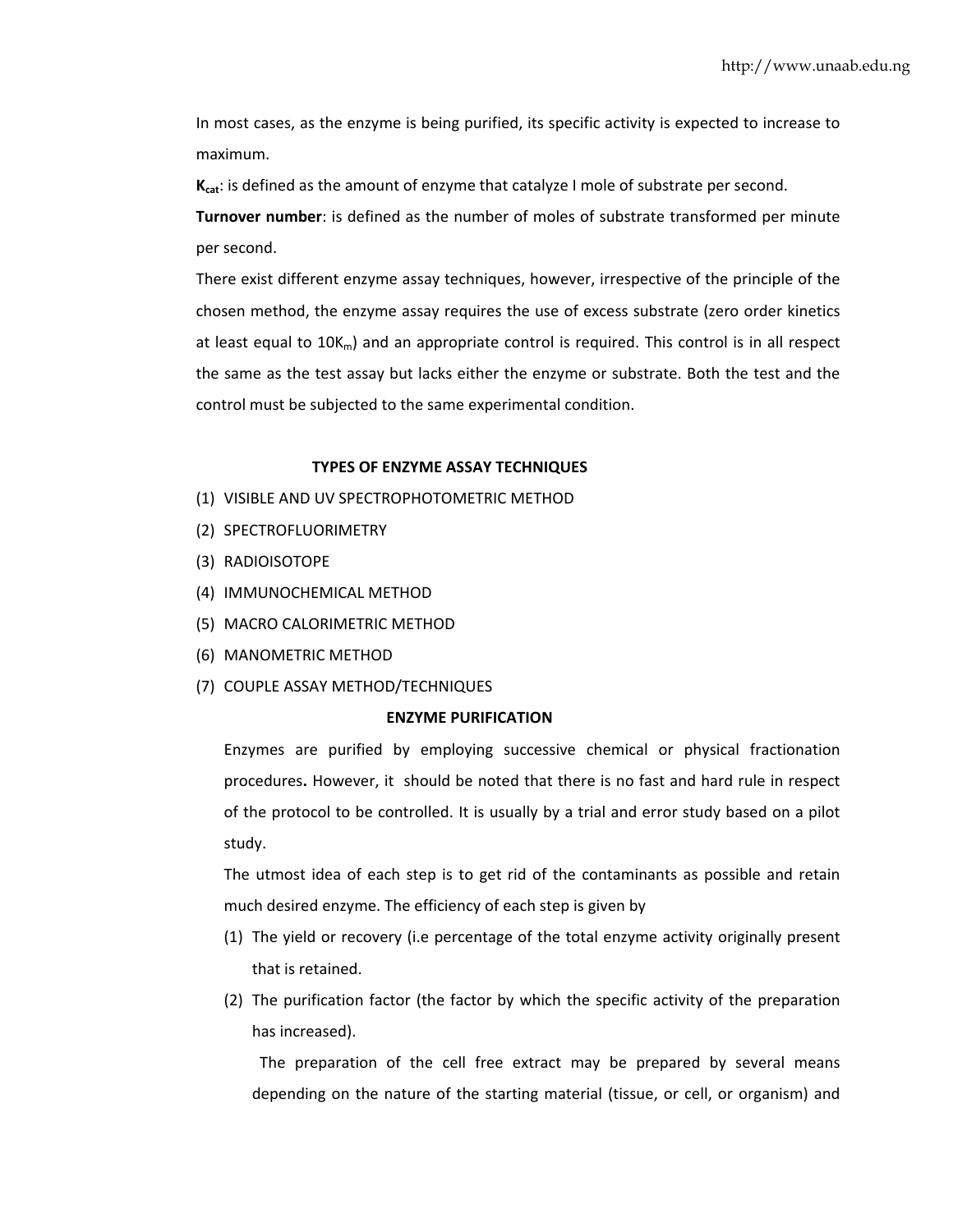the size of the preparation. For instance, cell breakage method may be by autolysis freeze thaw, mechanical grinding and holistic homogenization e.t.c. the resulting homogenate is usually centrifuged to remove unbroken cells and large debris. At times, differential centrifugation for mitochondria, chloroplast, microsome, ribosome, or nucleic acids could be carried out.

The purity of the final preparation should be checked by several methods before one can conclude if the final preparation is homogenous. Some of the criteria are

- (1) Homogenous enzyme preparation should elute from an ion‐exchange or gel filtration column as a single symmetrical activity and protein peak with a constant specific activity throughout.
- (2) Probably give a single bond (if not a dimer or polymer without artifacts or background noise).

#### **REGULATION OF ENZYME ACTIVITY**

In every metabolic pathway, the activity of at least one enzyme is subject to regulation so that the flux of material through the pathway can be controlled.

There are at least 4 means of control namely:

- (1) Allosteric control
- (2) Feedback inhibition
- (3) Control by reversible covalent modification
- (4) Control by irreversible covalent modification

**ALLOSTERIC CONTROL:** Some enzymes are reversibly inhibited or activated by the presence of metabolites that are not their substrate or product. These metabolites, if inhibitory are normally distant products of the pathway, thereby providing negative feedback for the activity of the pathway.

The enzymes controlled in this way usually have additional binding site other than the active or substrate binding site. The binding of inhibitor or activators at distant site from active site often brought about conformational changes in the enzyme molecule which may decrease or increase its catalytic activity. Thus, allosteric enzymes usually compose of subunits and use to have multiple interacting active centres and often shows sigmoidal graph of initial rate versus [S] and therefore do not obey Michaelis Menten kinetics.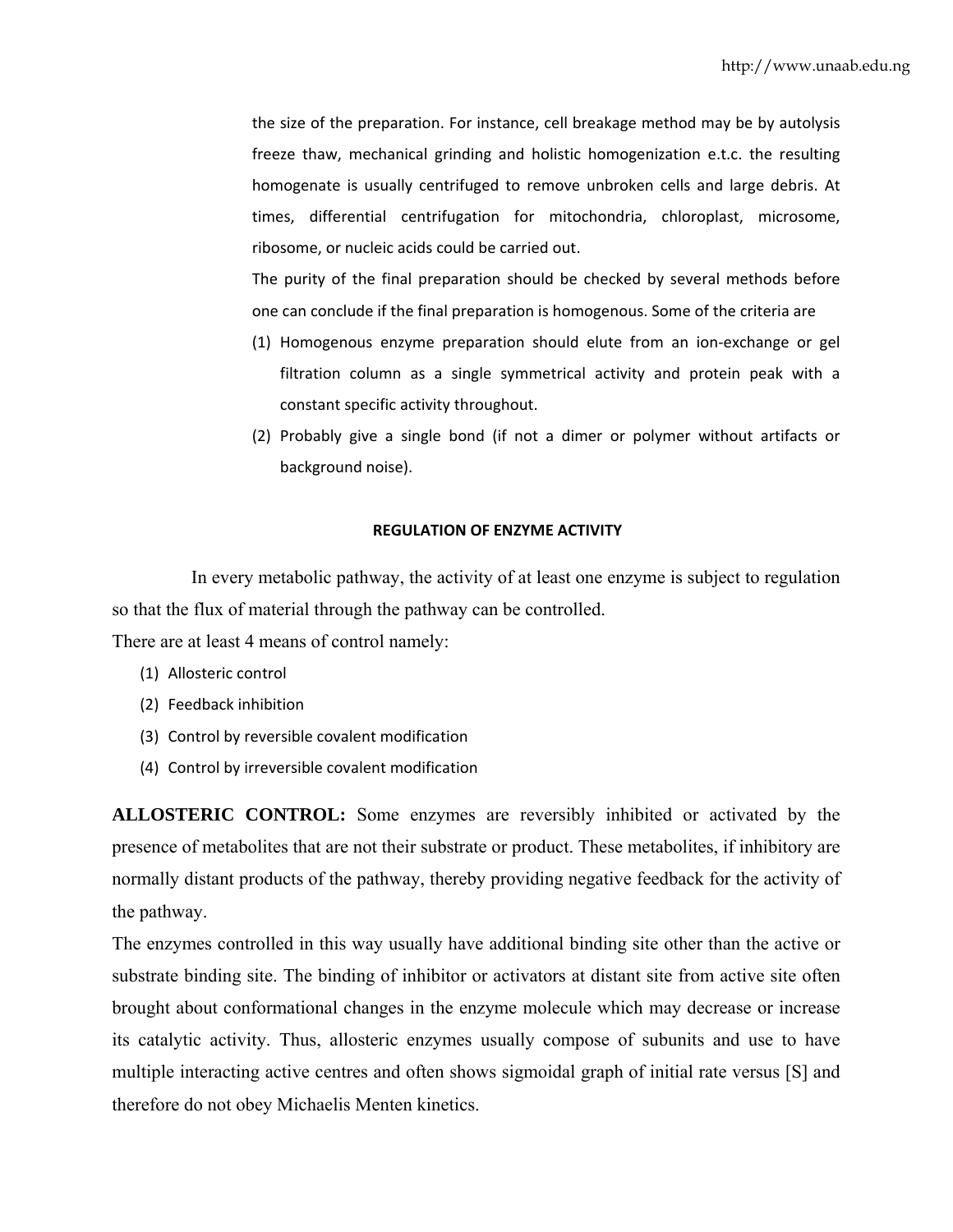**FEEDBACK INHIBITION:** This is a means by which biosynthetic pathways are regulated and involves the process whereby and products or near end products control the metabolic flux by inhibiting one or more of the enzyme at the early part of the pathway. Often maximum feedback inhibition is attained only by the combined actions of multiple end products.

Feedback inhibition could be (1) sequential (2) concerted (3) cumulative (4) co-operative

#### **ILLUSTRATION**

## **CONTROL BY REVERSIBLE COVALENT MODIFICATION:**

This regulation is often the response to a signal coming from outside the cells such as response to hormone. In this case, the enzyme is itself the substrate of other enzymes. One of these modifies the enzyme making it active while the other reverses the modification thereby is inactive. A typical example is the control of glycogen phosphorylase through phosphorylation and dephosphorylation of specific serine residue. The enzyme exist in two forms i.e glycogen phosphorylase a (active) and glycogen phosphorylase b (inactive)

#### **CONTROL BY IRREVERSIBLE COVALENT MODIFICATION**

The best known example of the enzyme that exhibit /undergo this mechanism or modification is a protease enzyme named chymotrypsinogen. The enzyme, when reacted with diisopropyl phosphofluoridate becomes inactivated because of the reaction of serine-195 with chemical coupled with the formation of covalent linkage and elimination of HF. Also, activation of zymogen is another example of this type of modification. For instance, activation of trypsinogen by enteropeptidase will result in formation of trypsin, which also acts on chymotrypsinogen and converts its to chymotrypsin.

### **ILLUSTRATION**

#### **REFERENCES**

Keith, W and John.W (1995) Practical Biochemistry: Principle and technique.  $4^{th}$  edition; Cambridge University Press, pp 209‐21.

Horton,H.R., Moran, L.A., Ochs, R.S., Rawn, J.D and Scrimgeour, K.F (2002) Principles of Biochemistry, 3<sup>rd</sup> Edn. Prentice Hall, Upper Saddle River, NJ 07458, pp 131-230. Lehniger, A.L (2005) Principles of Biochemistry, Worth Producers Inc., 444 Park Avenue South N.Y 10016, pp 207‐274.